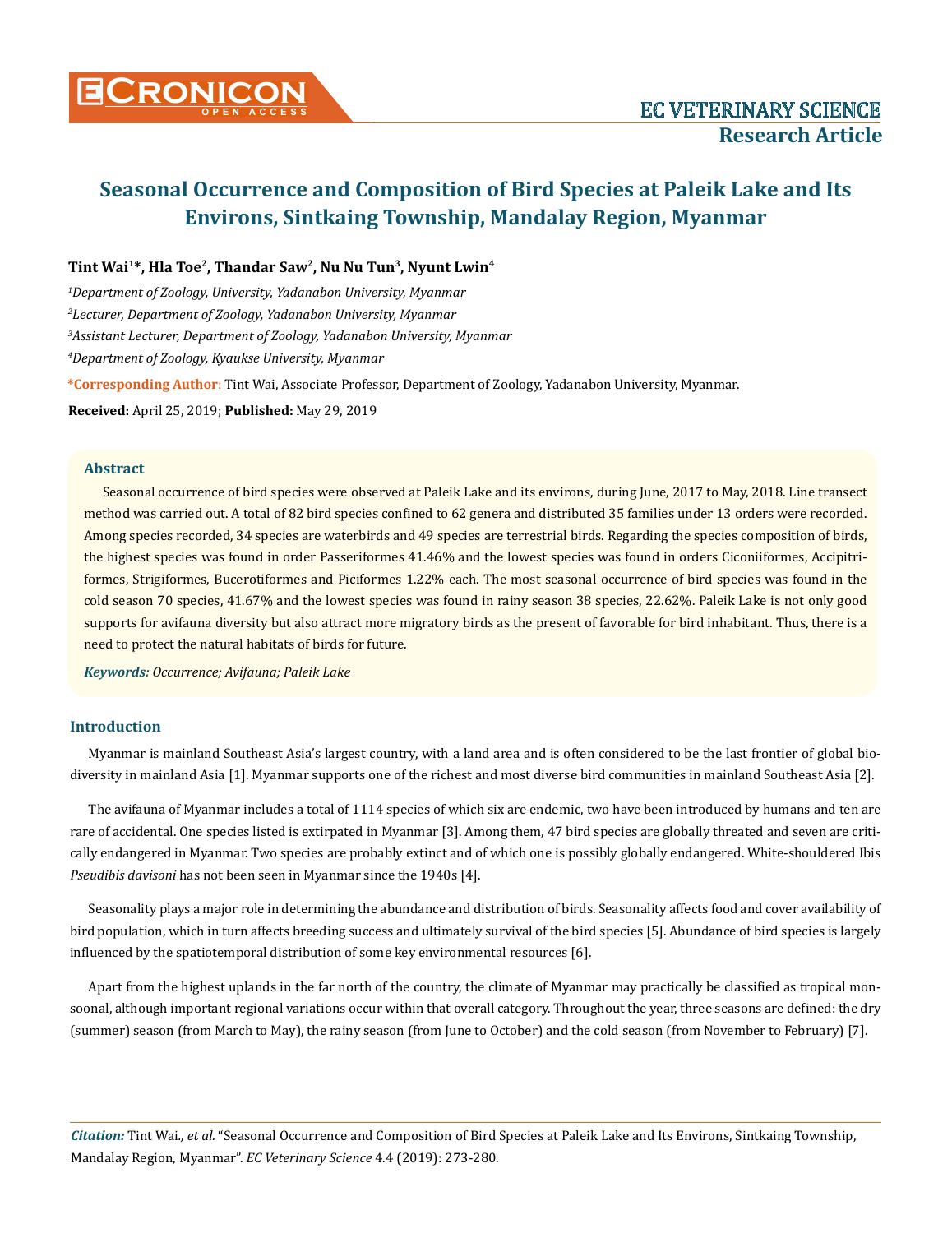274

Mandalay is located in the central zone of Myanmar. The study area Paleik Lake is situated in Sintkaing Township in Mandalay. It is a wetland and it is drained by flooded water from Myit Nge River is the division of Ayeyawady River and also fishery area. Many people are come in this area, some for fishing, and others for growing vegetable and planting paddy. Thus, there are disturbed for birds for nesting, feeding, and sheltering in it. Observation of bird species was undertaken to investigate the bird species. Thus, the objectives of this study are to identify the bird species and to record the occurrence of bird species in this area.

## **Materials and Methods**

## **Study area**

The study area is situated in Sintkaing Township, Mandalay Region. It is situated at 8.7 km from Mandalay. It has 2.3 km long from east to west and 2.1 km width from south to north. The water body of Paleik Lake is (96.22) hectares in rainy season and (16.35) hectares in hot season. Its lines at Latitude 21°50' 14.91" N and Longitude 96°03'12.00" E.

## **Data collection**

The study was conducted from June 2017 to May 2018. Birds were observed and recorded using a binocular. Line transect method was used, as the study area was of open type. Birds were collected one time in per month and counted by boat and walk in the edge of lake and its environs. The field surveys were conducted in the morning (between 6:30 - 10:30 am) about 3:00 hours after the sunrise and in the evening (between 3:30 - 5:30) when the movement of birds were prominent.

#### **Data analysis**

Data were analyzed by presented in percentage (%) follow after Thrusfield [8].

Total no. of individuals in each species  $\times$  100 Average percentage = Total no. of individuals in observed species

## **Result and Discussion**

Paleik Lake is situated at 8.7 km from Mandalay on the high-way road of Yangon-Mandalay. It has 96.22 hectares in the rainy season and reduces to 16.35 hectares in hot season. Water surface was fairly extensive and at times flooding reached some rice field. There are also some small trees in the flooded area. The immediate area is used for rice cultivation and growing of vegetables such as cabbages and corn around the lake margin. This situation is suitable for birds to inhabit in these areas.

The most seasonal occurrence of bird species were found in cold season 70 species (44.30%) in 2017-2018 and followed by summer season 60 species (37.97%) in 2017 - 2018. The lowest species was found in rainy season 38 species (24.05%) in 2017 - 2018 (Table 1, 2 and Figure 1).

|                | <b>Scientific name</b>  | 2017           |                          |           |            |                          |            |            | 2018      |                          |                          |                          |                          |               | $\frac{0}{0}$      |
|----------------|-------------------------|----------------|--------------------------|-----------|------------|--------------------------|------------|------------|-----------|--------------------------|--------------------------|--------------------------|--------------------------|---------------|--------------------|
| N <sub>o</sub> |                         | <b>lune</b>    | Jul                      | Aug       | <b>Sep</b> | <b>Oct</b>               | <b>Nov</b> | <b>Dec</b> | Jan       | <b>Feb</b>               | Mar                      | Apr                      | <b>May</b>               | <b>Total</b>  | <b>Composition</b> |
|                | Anser anser             | $\overline{a}$ |                          |           | -          | $\overline{\phantom{0}}$ |            | $\ddot{}$  | $\div$    | $\ddot{}$                |                          | $\overline{\phantom{0}}$ |                          | 3             | 0.59               |
| 2              | Tadorna ferruginea      | -              |                          | -         | -          | $\overline{\phantom{0}}$ |            | $\ddot{}$  | $\ddot{}$ | $\overline{\phantom{0}}$ |                          | -                        |                          | $\mathcal{D}$ | 0.40               |
| 3              | Dendrocygninae javanica | $\ddot{}$      | $\div$                   | $\div$    | +          | $\ddot{}$                | ÷          | $\ddot{}$  | $\ddot{}$ | +                        | $\overline{\phantom{0}}$ | $\overline{\phantom{0}}$ | $\overline{\phantom{0}}$ | 9             | 1.78               |
| $\overline{4}$ | Anas zonorhyncha        | -              |                          | -         | -          | $\overline{\phantom{0}}$ | ÷          | $\ddot{}$  | $\ddot{}$ | +                        | $\overline{\phantom{0}}$ | $\overline{\phantom{0}}$ | $\overline{\phantom{0}}$ | 4             | 0.79               |
| 5              | Anastomus oscitans      | $\overline{a}$ | $\overline{\phantom{0}}$ | -         | -          | $\overline{\phantom{0}}$ |            | $\div$     | $\ddot{}$ | $\ddot{}$                | <b>-</b>                 | $\overline{\phantom{0}}$ | $\overline{\phantom{0}}$ | 4             | 0.79               |
| 6              | Microcarvbo niger       | $\ddot{}$      | $\div$                   | $\ddot{}$ |            | $\ddot{}$                |            | $\div$     | $\ddot{}$ | +                        |                          | $\div$                   |                          | 11            | 2.18               |
|                | Phalarcrocorax carbo    | $\ddot{}$      | ٠                        |           |            | $\ddot{}$                |            | ÷          | $\ddot{}$ | +                        | +                        | -                        |                          | 10            | 1.98               |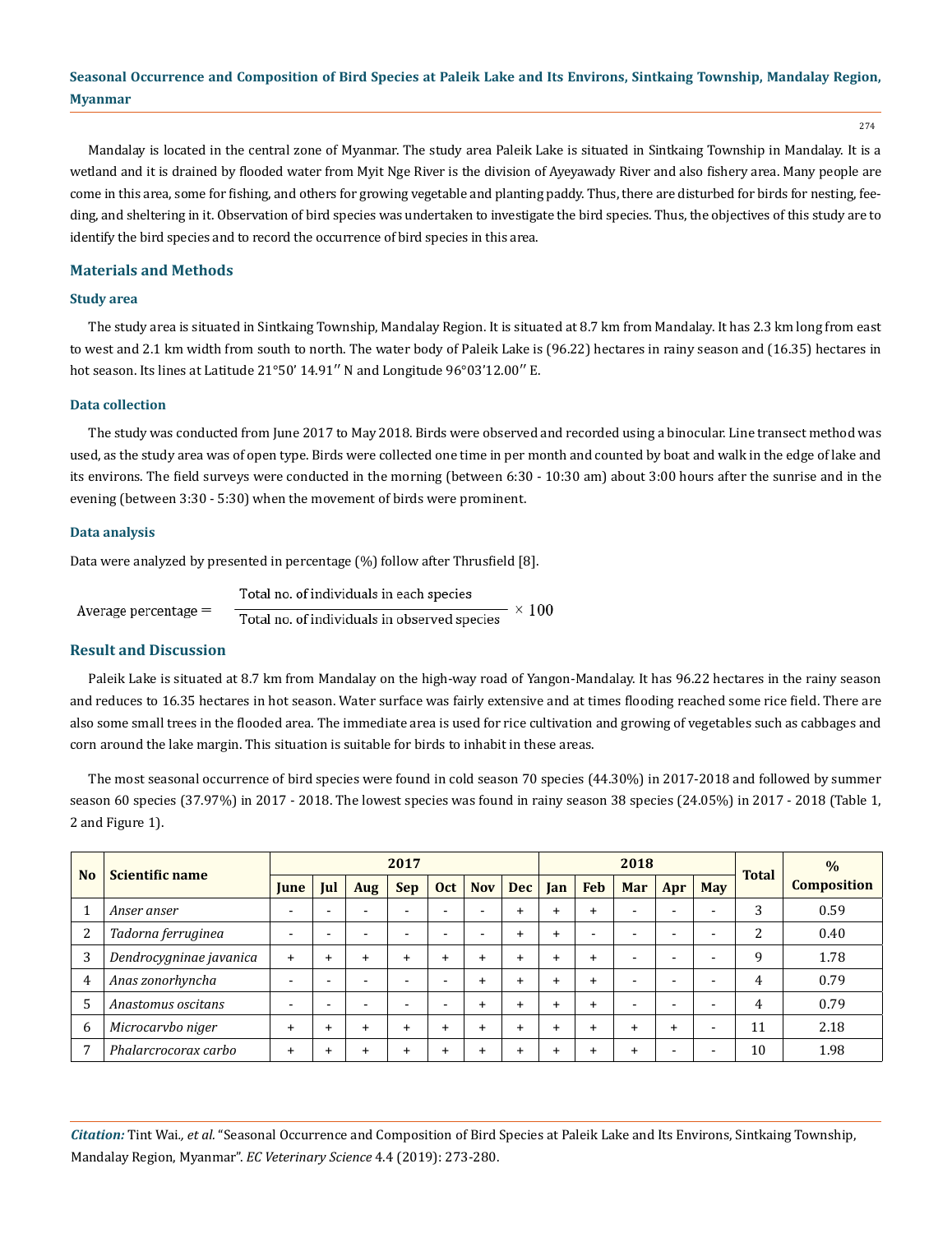| 8  | Anhinga melanogaster        | ÷,                               | ٠                        |                                  | $\blacksquare$                   | ÷                                | $\ddot{}$                | $\ddot{}$                | $\ddot{}$                        | $\ddot{}$      | ÷                            | ÷,                               | $\blacksquare$           | 4                | 0.79 |
|----|-----------------------------|----------------------------------|--------------------------|----------------------------------|----------------------------------|----------------------------------|--------------------------|--------------------------|----------------------------------|----------------|------------------------------|----------------------------------|--------------------------|------------------|------|
| 9  | <b>Threskiornis</b>         | Ē,                               |                          |                                  | $\overline{a}$                   | ٠                                |                          | $\ddot{}$                | $\ddot{}$                        | $\blacksquare$ |                              | $\overline{a}$                   | $\ddot{\phantom{1}}$     | $\overline{2}$   | 0.40 |
|    | melanocephalus              |                                  |                          |                                  |                                  |                                  |                          |                          |                                  |                |                              |                                  |                          |                  |      |
| 10 | Plegadis falcinellus        | $\overline{a}$                   | ٠                        | $\blacksquare$                   | $\blacksquare$                   | $\ddot{}$                        | $\ddot{}$                | $\ddot{}$                | $\ddot{}$                        | $\ddot{}$      | $\blacksquare$               | $\overline{a}$                   | ÷,                       | 5                | 0.99 |
| 11 | Ixobrychus sinensis         | $\ddot{}$                        | $\ddot{}$                | $\ddot{}$                        | $\ddot{}$                        | $\ddot{}$                        | $\ddot{}$                |                          | $\overline{\phantom{a}}$         | $\ddot{}$      | $\ddot{}$                    | $\ddot{}$                        | $\ddot{}$                | 10               | 1.98 |
| 12 | I. cinnamomeus              | $\begin{array}{c} + \end{array}$ | $\ddot{}$                | $\ddot{}$                        | $\ddot{}$                        | $\ddot{}$                        | $\overline{a}$           | $\overline{a}$           | $\overline{a}$                   | $\ddot{}$      | $\ddot{}$                    | $\ddot{}$                        | $\ddot{}$                | 9                | 1.78 |
| 13 | Nycticorax nycticorax       | $\ddot{}$                        | $\ddot{}$                | $\ddot{}$                        | $\ddot{}$                        | $\ddot{}$                        | $\ddot{}$                | $\ddot{}$                | $\ddot{}$                        | $\ddot{}$      | $\ddot{}$                    | $\ddot{}$                        | $\blacksquare$           | 11               | 2.18 |
| 14 | Ardea cinerea               | $\overline{a}$                   | $\overline{\phantom{a}}$ | $\blacksquare$                   | $\blacksquare$                   | $\overline{a}$                   | $+$                      | $\ddot{}$                | $\ddot{}$                        | $\ddot{}$      | ÷                            | $\overline{a}$                   | $\overline{a}$           | $\overline{4}$   | 0.79 |
| 15 | A. purpurea                 | $\blacksquare$                   | $\overline{a}$           | $\overline{a}$                   | $\overline{\phantom{0}}$         | $\overline{\phantom{0}}$         | $\blacksquare$           | $\ddot{}$                | $\ddot{}$                        | $\overline{a}$ | $\overline{a}$               | $\overline{a}$                   | $\overline{a}$           | $\overline{2}$   | 0.40 |
| 16 | A. alba                     | ÷,                               | ٠                        | $\overline{\phantom{a}}$         | $\blacksquare$                   | ÷                                | $\sim$                   | $\ddot{}$                | $\ddot{}$                        | $\ddot{}$      | $\ddot{}$                    | $\ddot{}$                        | $\blacksquare$           | 5                | 0.99 |
| 17 | Ardeola bacchus             | $\blacksquare$                   | $\ddot{}$                | $\ddot{}$                        | $\ddot{}$                        | $\ddot{}$                        | $\ddot{}$                | $\ddot{}$                | $\ddot{}$                        | $\ddot{}$      | $\ddot{}$                    | $\ddot{}$                        | $\overline{\phantom{a}}$ | 10               | 1.98 |
| 18 | <b>Bubulcus</b> ibis        | $\overline{a}$                   | $\ddot{}$                |                                  | $\ddot{}$                        | $\ddot{}$                        | $+$                      | $\ddot{}$                | $\ddot{}$                        | $\ddot{}$      | $\ddot{}$                    | $\ddot{}$                        | ÷,                       | 9                | 1.78 |
| 19 | Mesophoyx intermedia        | $\blacksquare$                   | $\overline{\phantom{a}}$ | $\blacksquare$                   | $\blacksquare$                   | $\ddot{}$                        | $\ddot{}$                | $\ddot{}$                | $\ddot{}$                        | $\ddot{}$      | $\ddot{}$                    | $\ddot{}$                        | $\overline{a}$           | $\overline{7}$   | 1.39 |
| 20 | Egretta falcinellus         | $\begin{array}{c} + \end{array}$ | $\ddot{}$                | $\ddot{}$                        | $\ddot{}$                        | $\ddot{}$                        | $\ddot{}$                | $\ddot{}$                | $\ddot{}$                        | $\ddot{}$      | $\ddot{}$                    | $\ddot{}$                        | $\overline{a}$           | 11               | 2.18 |
| 21 | Porphyrio poliocephalus     | $\ddot{}$                        | $\ddot{}$                | $\ddot{}$                        | $\ddot{}$                        | $\ddot{}$                        | $+$                      | $\ddot{}$                | $\ddot{}$                        | $\ddot{}$      | $\overline{a}$               | $\overline{a}$                   | ÷,                       | 9                | 1.78 |
| 22 | Gallinula chloropus         | $\blacksquare$                   | $\overline{a}$           | $\overline{a}$                   | $\overline{\phantom{0}}$         | $\overline{\phantom{0}}$         | $\ddot{}$                | $\ddot{}$                | $\overline{a}$                   | $\overline{a}$ | $\ddot{}$                    | $\ddot{}$                        | ÷,                       | 4                | 0.79 |
| 23 | Fulica atra                 | $\blacksquare$                   | ٠                        | $\overline{a}$                   | $\blacksquare$                   | $\ddot{}$                        | $\ddot{}$                | $\ddot{}$                | $\ddot{}$                        | $\ddot{}$      | $\ddot{}$                    | ÷,                               | $\blacksquare$           | 6                | 1.19 |
| 24 | Amaurornis phoenicurus      | $\blacksquare$                   | $\blacksquare$           | $\blacksquare$                   | $\overline{a}$                   | ÷                                | $\ddot{}$                | $\ddot{}$                | $\ddot{}$                        | $\ddot{}$      | $\ddot{}$                    | $\ddot{}$                        | $\ddot{}$                | $\overline{7}$   | 1.39 |
| 25 | Himantopus himantopus       | $\blacksquare$                   | $\overline{a}$           | $\overline{a}$                   | $\overline{\phantom{0}}$         | $\overline{\phantom{0}}$         | $\blacksquare$           | $\overline{\phantom{a}}$ | $\ddot{}$                        | $\ddot{}$      | $\overline{a}$               | $\overline{a}$                   | ÷,                       | $\overline{2}$   | 0.40 |
| 26 | H. leucocephalus            | $\blacksquare$                   | ٠                        | ä,                               | ÷,                               | ÷                                | $\blacksquare$           | $\blacksquare$           | $\blacksquare$                   | $\overline{a}$ | $\blacksquare$               | $\overline{a}$                   | $\ddot{}$                | $\mathbf{1}$     | 0.20 |
| 27 | Hydrophasianus<br>chirurgus | $\blacksquare$                   |                          |                                  | L.                               | ٠                                | $+$                      | $\ddot{}$                | $\ddot{}$                        | $\ddot{}$      | $\overline{a}$               | L                                | ÷                        | 4                | 0.79 |
| 28 | Vanellus cinereus           | ä,                               | ٠                        | $\overline{a}$                   | $\blacksquare$                   | ÷                                | $\blacksquare$           | $\blacksquare$           | $\blacksquare$                   | $\ddot{}$      | $\blacksquare$               | $\overline{a}$                   | $\overline{\phantom{a}}$ | $\mathbf{1}$     | 0.20 |
| 29 | Charadrius dubius           | $\blacksquare$                   | $\blacksquare$           | $\blacksquare$                   | $\blacksquare$                   | ÷                                | $\blacksquare$           | $+$                      | $\ddot{}$                        | $\ddot{}$      | $\blacksquare$               | $\blacksquare$                   | $\blacksquare$           | 3                | 0.59 |
| 30 | Gallinago gallinago         | $\blacksquare$                   | $\overline{a}$           | $\overline{a}$                   | $\overline{\phantom{0}}$         | $\overline{\phantom{0}}$         | $\overline{a}$           | $\ddot{}$                | $\ddot{}$                        | $\ddot{}$      | $\overline{\phantom{0}}$     | $\overline{\phantom{0}}$         | $\overline{a}$           | 3                | 0.59 |
| 31 | Limnodromus scolopaceus     | $\blacksquare$                   | $\blacksquare$           | ä,                               | $\blacksquare$                   | $\overline{a}$                   | $\blacksquare$           | $\blacksquare$           | $\ddot{}$                        | $\ddot{}$      | $\ddot{}$                    | ÷,                               | ÷,                       | 3                | 0.59 |
| 32 | Tringa nebularia            | $\blacksquare$                   | ٠                        | ÷.                               | $\blacksquare$                   | $\overline{a}$                   | $\ddot{}$                | $\ddot{}$                | $\ddot{}$                        | $\ddot{}$      | $\blacksquare$               | $\overline{a}$                   | $\overline{\phantom{a}}$ | $\overline{4}$   | 0.79 |
| 33 | T. glareola                 | ÷,                               | $\overline{a}$           | $\overline{a}$                   | $\qquad \qquad \blacksquare$     | $\overline{\phantom{0}}$         | $\blacksquare$           | $\ddot{}$                | $\ddot{}$                        | $\ddot{}$      | $\overline{a}$               | $\overline{a}$                   | $\overline{a}$           | 3                | 0.59 |
| 34 | T. ochropus                 | $\overline{a}$                   | $\overline{\phantom{a}}$ | $\overline{a}$                   | $\overline{\phantom{0}}$         | $\overline{\phantom{a}}$         | $\overline{a}$           | $\overline{\phantom{a}}$ | $\overline{a}$                   | $\blacksquare$ | $\ddot{}$                    | $\ddot{}$                        | ÷,                       | $\overline{2}$   | 0.40 |
| 35 | Columba livia               | $\ddot{}$                        | $\ddot{}$                | $\ddot{}$                        | $\ddot{}$                        | $\ddot{}$                        | $\ddot{}$                | $\ddot{}$                | $\ddot{}$                        | $\ddot{}$      | $\ddot{}$                    | $\ddot{}$                        | $\ddot{}$                | 12               | 2.38 |
| 36 | Spilopelia chinensis        | $\begin{array}{c} + \end{array}$ | $+$                      | $\begin{array}{c} + \end{array}$ | $\begin{array}{c} + \end{array}$ | $\ddot{}$                        | $\ddot{}$                | $\ddot{}$                | $\begin{array}{c} + \end{array}$ | $\ddot{}$      | $\ddot{}$                    | $\begin{array}{c} + \end{array}$ | $\ddot{}$                | 12               | 2.38 |
| 37 | Eudynamys scolopaceus       | $\blacksquare$                   |                          | $\overline{\phantom{a}}$         | -                                |                                  |                          |                          | $\overline{\phantom{a}}$         | $\ddot{}$      | $+$                          | $\ddot{}$                        | $\ddot{}$                | $\overline{4}$   | 0.79 |
| 38 | Centropus sinensis          | $\boldsymbol{+}$                 | $+$                      | $\begin{array}{c} + \end{array}$ | $\begin{array}{c} + \end{array}$ | $\begin{array}{c} + \end{array}$ | $\ddot{}$                | $\ddot{}$                | $\blacksquare$                   | $\ddot{}$      | $\blacksquare$               | $\overline{\phantom{a}}$         | $\ddot{}$                | 9                | 1.78 |
| 39 | Cacomantis merulinus        | $\frac{1}{2}$                    | $\blacksquare$           | $\blacksquare$                   | $\blacksquare$                   | $\overline{\phantom{0}}$         | $+$                      | $\overline{\phantom{a}}$ | $\ddot{}$                        | $\blacksquare$ | $\ddot{}$                    | $\ddot{}$                        | $\blacksquare$           | $\overline{4}$   | 0.79 |
| 40 | Athene brama                | $\begin{array}{c} + \end{array}$ |                          | $\overline{\phantom{a}}$         | ۰                                | ۰                                |                          | $\ddot{}$                | $\overline{\phantom{a}}$         | $\blacksquare$ | $\qquad \qquad \blacksquare$ | $\blacksquare$                   | $\ddot{}$                | 3                | 0.59 |
| 41 | Halcyon smyrnensis          | $+$                              | $+$                      | $\ddot{}$                        | $\ddot{}$                        | $\begin{array}{c} + \end{array}$ | $+$                      | $\ddot{}$                | $\ddot{}$                        | $\ddot{}$      | $\frac{1}{2}$                | $\blacksquare$                   | $\ddot{}$                | $10\,$           | 1.98 |
| 42 | Alcedo atthis               | $\boldsymbol{+}$                 | $+$                      | $\begin{array}{c} + \end{array}$ | $\begin{array}{c} + \end{array}$ | ÷,                               | $\overline{\phantom{a}}$ | $\blacksquare$           | $\blacksquare$                   | $\blacksquare$ | $\blacksquare$               | $\begin{array}{c} + \end{array}$ | $\ddot{}$                | 6                | 1.19 |
| 43 | Ceryle rudis                | $\blacksquare$                   | -                        | $\overline{\phantom{a}}$         | $\overline{\phantom{a}}$         | $\qquad \qquad \blacksquare$     | $+$                      | $\ddot{}$                | $\ddot{}$                        | $\blacksquare$ | $\blacksquare$               | $\ddot{}$                        | $\ddot{}$                | 5                | 0.99 |
| 44 | Merops orientalis           | $\boldsymbol{+}$                 | $+$                      | $\ddot{}$                        | $\ddot{}$                        | $\begin{array}{c} + \end{array}$ | $\ddot{}$                | $\ddot{}$                | $\begin{array}{c} + \end{array}$ | $\ddot{}$      | $\blacksquare$               | $\blacksquare$                   | $\ddot{}$                | 10               | 1.98 |
| 45 | M. philippinus              | $\blacksquare$                   | $\blacksquare$           | $\blacksquare$                   | $+$                              | $\begin{array}{c} + \end{array}$ | $\ddot{}$                | $\ddot{}$                | $\begin{array}{c} + \end{array}$ | $\ddot{}$      | ÷                            | $\blacksquare$                   | $\ddot{}$                | $\boldsymbol{7}$ | 1.39 |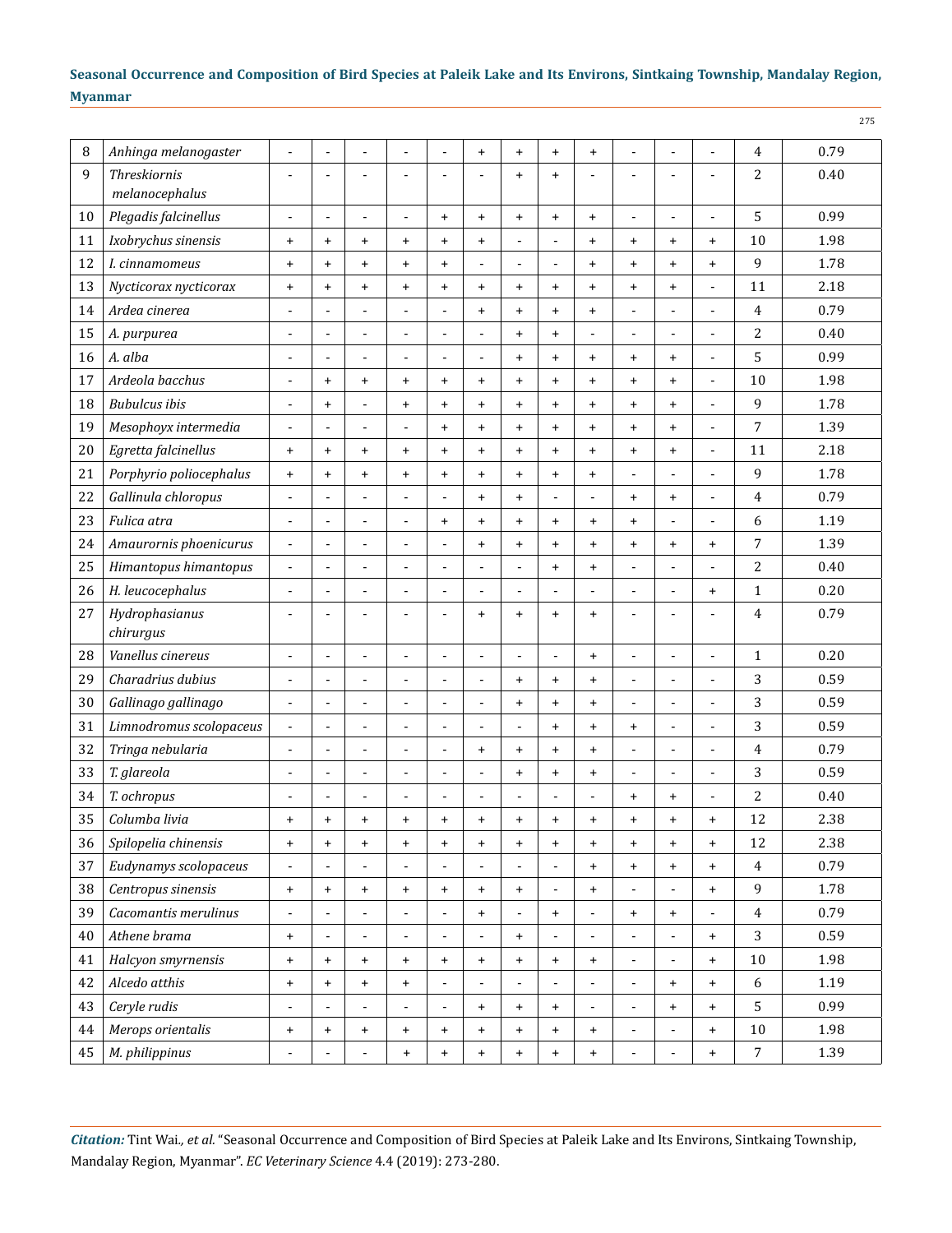| 46     | Megalaima raffesii     | L,                               |           |                          |                | ä,             |                          | $\overline{a}$           |                          | ä,             |                |                | $\ddot{}$      | $\mathbf{1}$   | 0.20 |
|--------|------------------------|----------------------------------|-----------|--------------------------|----------------|----------------|--------------------------|--------------------------|--------------------------|----------------|----------------|----------------|----------------|----------------|------|
| 47     | Jynx torquilla         | ÷,                               | ä,        | $\ddot{}$                | L,             | ÷,             | $\blacksquare$           | ÷,                       | $\overline{\phantom{a}}$ | L,             | ä,             | L.             | ä,             | $\mathbf{1}$   | 0.20 |
| 48     | Dicrurus macrocerus    | $\begin{array}{c} + \end{array}$ | $\ddot{}$ | $\ddot{}$                | $\ddot{}$      | $\ddot{}$      | $+$                      | $\ddot{}$                | $\ddot{}$                | $\ddot{}$      | $\ddot{}$      | $\ddot{}$      | $\ddot{}$      | 12             | 2.38 |
| 49     | D. annectans           | ÷,                               |           | $\overline{a}$           |                | ä,             |                          | $\blacksquare$           |                          | ä,             | $\ddot{}$      | $\ddot{}$      | $\ddot{}$      | 3              | 0.59 |
| 50     | Corvus splendens       | $\begin{array}{c} + \end{array}$ | $\ddot{}$ | $\ddot{}$                | $\ddot{}$      | $\ddot{}$      | $\ddot{}$                | $\ddot{}$                | $\ddot{}$                | $\ddot{}$      | $\ddot{}$      | $\ddot{}$      | $\ddot{}$      | 12             | 2.38 |
| 51     | Aegithina tiphia       | $\begin{array}{c} + \end{array}$ | L,        | $\ddot{}$                | L,             | $\ddot{}$      | $\blacksquare$           | ÷,                       | $\ddot{}$                | $\ddot{}$      | ÷,             | $\ddot{}$      | $\ddot{}$      | 7              | 1.39 |
| 52     | Cinnyris asiaticus     | ÷,                               | ä,        | $\overline{a}$           | ä,             | ÷,             | $+$                      | $\ddot{}$                | $\overline{a}$           | $+$            | ÷,             | L.             | ä,             | 3              | 0.59 |
| 53     | Lanius cristatus       | ÷,                               |           | L,                       | L,             | ÷,             |                          | $\ddot{}$                | $\ddot{}$                | $\overline{a}$ | ä,             | ÷,             | Ĭ.             | 2              | 0.40 |
| 54     | L. schach              | ٠                                |           | -                        |                | ä,             |                          | $\ddot{}$                | $\ddot{}$                | $\blacksquare$ | ۰              |                |                | 2              | 0.40 |
| 55     | Acrocephalus aedon     | $\blacksquare$                   | ä,        | $\blacksquare$           | L              | ÷,             | $\overline{\phantom{a}}$ | $\blacksquare$           |                          | ä,             | ä,             | $\ddot{}$      | $\ddot{}$      | 2              | 0.40 |
| 56     | Acrocephalus dumetorum | ÷,                               | ÷,        | L,                       | ä,             | ÷,             |                          | $\overline{a}$           | $\overline{a}$           | ÷,             | ÷,             | $\ddot{}$      | $\ddot{}$      | 2              | 0.40 |
| 57     | Amondava amandava      | $\begin{array}{c} + \end{array}$ | $\ddot{}$ | $\blacksquare$           | L,             | ÷,             | $\ddot{}$                | $\ddot{}$                | $\blacksquare$           | $\ddot{}$      | ä,             | $\ddot{}$      | $\ddot{}$      | 7              | 1.39 |
| 58     | Lonchura punctulata    | $\ddot{}$                        | $\ddot{}$ | $\ddot{}$                | $\ddot{}$      | $\ddot{}$      | $\ddot{}$                | $\ddot{}$                | $\ddot{}$                | $\ddot{}$      | $\ddot{}$      | $\ddot{}$      | $\ddot{}$      | 12             | 2.38 |
| 59     | L. malacca             | $\begin{array}{c} + \end{array}$ | $\ddot{}$ | $\ddot{}$                | $\ddot{}$      | $\ddot{}$      | $\blacksquare$           | $\blacksquare$           | $\ddot{}$                | $\ddot{}$      | $\ddot{}$      | $\ddot{}$      | $\ddot{}$      | 10             | 1.98 |
| 60     | Passer domesticus      | $\ddot{}$                        | $\ddot{}$ | $\ddot{}$                | $\ddot{}$      | $\ddot{}$      | $+$                      | $\ddot{}$                | $\ddot{}$                | $\ddot{}$      | $\ddot{}$      | $\ddot{}$      | $\ddot{}$      | 12             | 2.38 |
| 61     | Anthus rufulus         | $\overline{a}$                   |           | $\overline{a}$           | $\overline{a}$ | Ĭ.             | $\ddot{}$                | $\ddot{}$                | $\ddot{}$                | $\ddot{}$      | ä,             | $\ddot{}$      | $\ddot{}$      | 6              | 1.19 |
| 62     | Motacilla alba         | $\overline{a}$                   |           | $\overline{a}$           | $\blacksquare$ | Ē,             | $\ddot{}$                | $\ddot{}$                | $\ddot{}$                | $\ddot{}$      | $\ddot{}$      | $\ddot{}$      | $\blacksquare$ | 6              | 1.19 |
| 63     | M. cinerea             | $\overline{\phantom{a}}$         | Ĭ.        | ÷,                       | L,             | ÷,             | $+$                      | $\ddot{}$                | $\ddot{}$                | $\ddot{}$      | $\ddot{}$      | $\ddot{}$      | $\overline{a}$ | 6              | 1.19 |
| 64     | M. tschutschensis      | L,                               | L.        | L,                       | ÷              | Ĭ.             | $\ddot{}$                | $\ddot{}$                | $\ddot{}$                | ä,             | ÷,             | $\ddot{}$      | $\ddot{}$      | 5              | 0.99 |
| 65     | Ploceus hypoxanthus    | $\blacksquare$                   | ä,        | $\ddot{}$                | $\ddot{}$      | Ĭ.             |                          | ÷,                       | L.                       | $\ddot{}$      | ÷,             | $\overline{a}$ | $\ddot{}$      | 4              | 0.79 |
| 66     | P. philippinus         | Ē,                               | ä,        | $\overline{a}$           | $\blacksquare$ | Ē,             |                          | $\overline{a}$           |                          | $\blacksquare$ | ٠              | $\ddot{}$      | $\ddot{}$      | 2              | 0.40 |
| 67     | Acridotheres grandis   | $\begin{array}{c} + \end{array}$ | $\ddot{}$ | $\ddot{}$                | $\ddot{}$      | $\ddot{}$      | $\ddot{}$                | $\ddot{}$                | $\ddot{}$                | $\ddot{}$      | ÷              | $\ddot{}$      | $\ddot{}$      | 11             | 2.18 |
| 68     | A. tristis             | $\begin{array}{c} + \end{array}$ | $\ddot{}$ | $\ddot{}$                | $\ddot{}$      | $\ddot{}$      | $\ddot{}$                | $\ddot{}$                | $\overline{a}$           | $\ddot{}$      | $\ddot{}$      | $\ddot{}$      | $\ddot{}$      | 11             | 2.18 |
| 69     | A. burmannicus         | $\overline{a}$                   |           | $\overline{a}$           | $\overline{a}$ | L.             |                          | $\ddot{}$                | $\ddot{}$                | $\ddot{}$      | $\ddot{}$      | $\ddot{}$      | $\ddot{}$      | 6              | 1.19 |
| 70     | Mirafra microptera     | ä,                               | ٠         | $\overline{a}$           | $\blacksquare$ | Ē,             |                          | $\blacksquare$           | $\ddot{}$                | $\ddot{}$      | $\ddot{}$      | $\ddot{}$      | $\ddot{}$      | 5              | 0.99 |
| 71     | Alaudala cheleensis    | $\overline{a}$                   | Ĭ.        | ÷,                       | ä,             | ÷,             | $\blacksquare$           | ٠                        | $\blacksquare$           | ÷,             | $\overline{a}$ | $\ddot{}$      | $\ddot{}$      | 2              | 0.40 |
| 72     | Copsychus saularis     | $\ddot{}$                        | ٠         | $\ddot{}$                | $\ddot{}$      | ÷,             | $+$                      | $\overline{\phantom{a}}$ | $\blacksquare$           | $\ddot{}$      | $\ddot{}$      | $\ddot{}$      | $\blacksquare$ | 7              | 1.39 |
| 73     | Luscinia svecica       | $\overline{a}$                   | ä,        | $\blacksquare$           | L              | ÷,             | $\blacksquare$           | $\ddot{}$                | $\ddot{}$                | ÷,             | ä,             | $\ddot{}$      | $\ddot{}$      | 4              | 0.79 |
| 74     | Saxicola maurus        | ä,                               | ٠         |                          | $\blacksquare$ | $\ddot{}$      | $\ddot{}$                | $\ddot{}$                | $\ddot{}$                | $\ddot{}$      | $\ddot{}$      | $\ddot{}$      | $\ddot{}$      | 8              | 1.58 |
| 75     | S. caprata             | $\ddot{}$                        | $\ddot{}$ | $\ddot{}$                | $\ddot{}$      | $\ddot{}$      | $\ddot{}$                | $\ddot{}$                | $\ddot{}$                | $\ddot{}$      |                | +              | $\ddot{}$      | 11             | 2.18 |
| 76     | S.ferrea               | ÷,                               |           | L,                       |                | ÷,             |                          | $\blacksquare$           |                          |                |                | $+$            | $\ddot{}$      | 2              | 0.40 |
| $77\,$ | Pycnonotus cafer       | $\boldsymbol{+}$                 | $+$       | $+$                      | $+$            | $\blacksquare$ | $\blacksquare$           | $\blacksquare$           | $\blacksquare$           | $\ddot{}$      | $+$            | $\ddot{}$      | $+$            | 8              | 1.58 |
| 78     | P. blanfordi           | $\ddot{}$                        | $+$       | $\ddot{}$                | $+$            | $\ddot{}$      | $+$                      | $+$                      | $\ddot{}$                | $+$            | $+$            | $\ddot{}$      | $+$            | 12             | 2.38 |
| 79     | Hirundo rustica        | $\overline{\phantom{a}}$         |           | $\overline{\phantom{a}}$ | $\blacksquare$ | $\ddot{}$      | $+$                      | $\ddot{}$                | $\ddot{}$                | $\ddot{}$      | $+$            | $+$            | $+$            | $\, 8$         | 1.58 |
| 80     | Turdoides gularis      | $\ddot{}$                        | $\ddot{}$ | $\ddot{}$                | $\ddot{}$      |                |                          | $\overline{\phantom{a}}$ |                          | $+$            |                | $\ddot{}$      | $+$            | $\overline{7}$ | 1.39 |
| 81     | Cisticola juncidis     | $\blacksquare$                   |           | $+$                      | $+$            | $\ddot{}$      | $+$                      | $+$                      | $\ddot{}$                | $+$            | $\blacksquare$ | $\ddot{}$      | $+$            | 9              | 1.78 |
| 82     | Prinia inornata        | $\ddot{}$                        | $\ddot{}$ | $+$                      | $+$            | $\ddot{}$      | $+$                      | $+$                      | $\ddot{}$                | $\ddot{}$      | $\blacksquare$ | $\ddot{}$      | $+$            | 11             | 2.18 |
|        |                        |                                  |           |                          |                |                |                          |                          |                          |                |                |                |                |                |      |
|        |                        | 30                               | 29        | 32                       | 32             | 33             | $47\,$                   | 57                       | 57                       | 60             | 35             | 51             | 46             |                |      |

*Table 1: Monthly Occurrence of species recorded from Paleik In (Lake) during June 2017 to May 2018.*

*+ = Present, - = Absent.*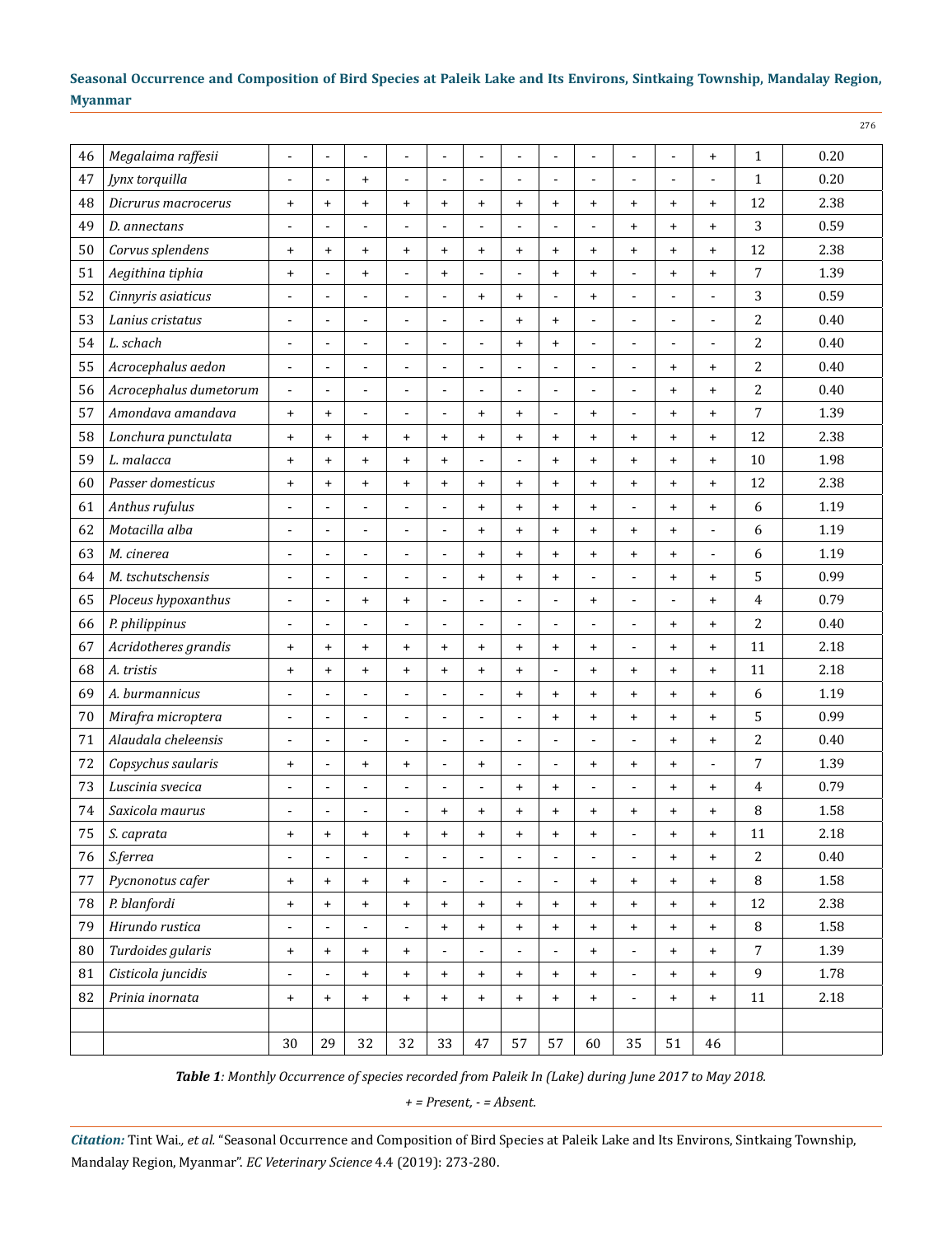| No.            | <b>Scientific name</b>      | <b>Rainy season</b>          | <b>Cold season</b> | <b>Hot season</b>                | <b>All season</b>                |
|----------------|-----------------------------|------------------------------|--------------------|----------------------------------|----------------------------------|
| $\mathbf 1$    | Anser anser                 | $\blacksquare$               | $\ddot{}$          |                                  |                                  |
| $\overline{c}$ | Tadorna ferruginea          |                              | $\ddot{}$          |                                  |                                  |
| 3              | Dendrocygninae javanica     | $\ddot{}$                    | $\ddot{}$          |                                  |                                  |
| $\overline{4}$ | Anas zonorhyncha            |                              | $\ddot{}$          |                                  |                                  |
| 5              | Anastomus oscitans          |                              | $\ddot{}$          |                                  |                                  |
| 6              | Microcarvbo niger           | +                            | $\ddot{}$          | $\ddot{}$                        | $\ddot{}$                        |
| $\sqrt{ }$     | Phalarcrocorax carbo        | $\ddot{}$                    | $\ddot{}$          | $\ddot{}$                        | $\ddot{}$                        |
| 8              | Anhinga melanogaster        |                              | $\ddot{}$          |                                  |                                  |
| 9              | Threskiornis melanocephalus | ÷                            | $\ddot{}$          | ÷                                | $\blacksquare$                   |
| 10             | Plegadis falcinellus        | +                            | $\ddot{}$          |                                  | ÷,                               |
| 11             | Ixobrychus sinensis         | +                            | $\ddot{}$          |                                  |                                  |
| 12             | I. cinnamomeus              | +                            | $\ddot{}$          | $\ddot{}$                        | $\ddot{}$                        |
| 13             | Nycticorax nycticorax       | +                            | $\ddot{}$          | $\ddot{}$                        | $\ddot{}$                        |
| 14             | Ardea cinerea               | +                            | $\ddot{}$          | $\ddot{}$                        | $\ddot{}$                        |
| 15             | A. purpurea                 |                              | +                  |                                  |                                  |
| 16             | A. alba                     | +                            | $\ddot{}$          | $\ddot{}$                        | $\ddot{}$                        |
| 17             | Ardeola bacchus             | $\overline{a}$               | $\ddot{}$          | $\blacksquare$                   | ÷,                               |
| 18             | <b>Bubulcus</b> ibis        |                              | $\ddot{}$          | $\ddot{}$                        | $\ddot{}$                        |
| 19             | Mesophoyx intermedia        | +                            | $\ddot{}$          | $\ddot{}$                        | $\ddot{}$                        |
| 20             | Egretta falcinellus         | +                            | $\ddot{}$          | $\ddot{}$                        | $\begin{array}{c} + \end{array}$ |
| 21             | Porphyrio poliocephalus     | $\frac{1}{2}$                |                    | $\blacksquare$                   | $\blacksquare$                   |
| 22             | Gallinula chloropus         | +                            | $\ddot{}$          |                                  | $\blacksquare$                   |
| 23             | Fulica atra                 |                              | +                  | $\ddot{}$                        |                                  |
| 24             | Amaurornis phoenicurus      | +                            | $\ddot{}$          | $\ddot{}$                        | $\begin{array}{c} + \end{array}$ |
| 25             | Himantopus himantopus       | $\overline{a}$               | $\ddot{}$          | $\ddot{}$                        | $\frac{1}{2}$                    |
| 26             | H. leucocephalus            | $\overline{a}$               | $\ddot{}$          |                                  | $\blacksquare$                   |
| 27             | Hydrophasianus chirurgus    |                              |                    | $\ddot{}$                        | $\blacksquare$                   |
| 28             | Vanellus cinereus           |                              | $\ddot{}$          |                                  |                                  |
| 29             | Charadrius dubius           |                              | $\ddot{}$          |                                  |                                  |
| 30             | Gallinago gallinago         |                              | $\ddot{}$          |                                  |                                  |
| 31             | Limnodromus scolopaceus     | $\overline{a}$               | $\ddot{}$          | $\blacksquare$                   | $\overline{\phantom{0}}$         |
| 32             | Tringa nebularia            |                              | $\ddot{}$          | $\ddot{}$                        | $\blacksquare$                   |
| 33             | T. glareola                 | $\overline{a}$               | $\ddot{}$          | $\ddot{}$                        | $\overline{\phantom{a}}$         |
| 34             | T. ochropus                 |                              | $\ddot{}$          |                                  |                                  |
| 35             | Columba livia               | $\overline{\phantom{0}}$     | ÷,                 | $\ddot{}$                        | $\overline{\phantom{0}}$         |
| 36             | Spilopelia chinensis        | $\ddot{}$                    | $\ddot{}$          | $\ddot{}$                        | $\ddot{}$                        |
| 37             | Eudynamys scolopaceus       | $\ddot{}$                    | $\ddot{}$          | $\ddot{}$                        | $\pmb{+}$                        |
| 38             | Centropus sinensis          |                              | $\ddot{}$          | $\ddot{}$                        |                                  |
| 39             | Cacomantis merulinus        | $\qquad \qquad \blacksquare$ | $\ddot{}$          | $\ddot{}$                        | -                                |
| 40             | Athene brama                | -                            | $\ddot{}$          | $\ddot{}$                        | ÷,                               |
| 41             | Halcyon smyrnensis          | $\ddot{}$                    | $\ddot{}$          | $\begin{array}{c} + \end{array}$ | $\pmb{+}$                        |
| 42             | Alcedo atthis               |                              |                    | $\ddot{}$                        |                                  |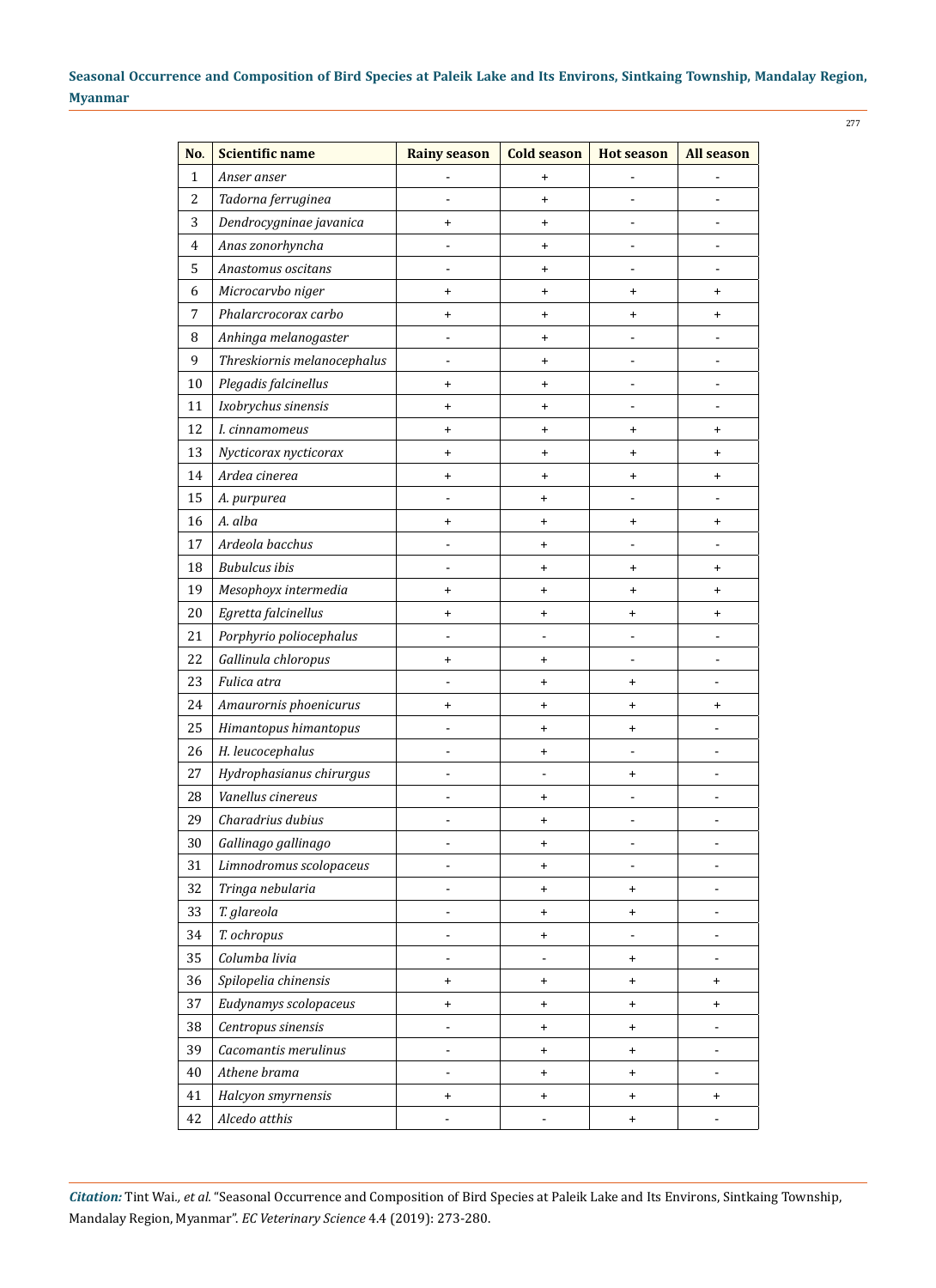| 43 | Ceryle rudis             |                | $\ddot{}$      | $\ddot{}$ |           |
|----|--------------------------|----------------|----------------|-----------|-----------|
| 44 | Merops orientalis        | $\ddot{}$      | $\ddot{}$      | $\ddot{}$ | $\ddot{}$ |
| 45 | M. philippinus           | $\ddot{}$      | $\ddot{}$      | $\ddot{}$ | +         |
| 46 | Megalaima raffesii       |                |                | $\ddot{}$ |           |
| 47 | Jynx torquilla           | $\ddot{}$      |                |           |           |
| 48 | Dicrurus macrocerus      | $\ddot{}$      | $\ddot{}$      | $\ddot{}$ | $\ddot{}$ |
| 49 | D. annectans             |                |                | $\ddot{}$ |           |
| 50 | Corvus splendens         | $\ddot{}$      | $\ddot{}$      | $\ddot{}$ | $\ddot{}$ |
| 51 | Aegithina tiphia         | +              | $\ddot{}$      | +         | $\ddot{}$ |
| 52 | Cinnyris asiaticus       | -              | $\ddot{}$      |           |           |
| 53 | Lanius cristatus         | $\overline{a}$ | $\ddot{}$      |           |           |
| 54 | L. schach                |                | $\ddot{}$      |           |           |
| 55 | Acrocephalus aedon       | $\overline{a}$ |                | +         |           |
| 56 | A. dumetorum             | -              |                | $\ddot{}$ |           |
| 57 | Amondava amandava        | $\ddot{}$      | $\ddot{}$      | $\ddot{}$ | $\ddot{}$ |
| 58 | Lonchura punctulata      | $\ddot{}$      | $\ddot{}$      | $\ddot{}$ | $\ddot{}$ |
| 59 | L. malacca               | +              | $\ddot{}$      | $\ddot{}$ | +         |
| 60 | Passer domesticus        | $\ddot{}$      | $\ddot{}$      | $\ddot{}$ | $\ddot{}$ |
| 61 | Anthus rufulus           |                | $\ddot{}$      | $\ddot{}$ |           |
| 62 | Motacilla alba           | $\overline{a}$ | $\ddot{}$      | $\ddot{}$ |           |
| 63 | M. cinerea               |                | $\ddot{}$      | $\ddot{}$ |           |
| 64 | M. tschutschensis        | -              | $\ddot{}$      | $\ddot{}$ | -         |
| 65 | Ploceus hypoxanthus      | $\ddot{}$      | $\ddot{}$      | $\ddot{}$ | +         |
| 66 | P. philippinus           |                |                | $\ddot{}$ |           |
| 67 | Acridotheres grandis     | $\ddot{}$      | $\ddot{}$      | $\ddot{}$ | +         |
| 68 | A. tristis               | $\ddot{}$      | $\ddot{}$      | $\ddot{}$ | $\ddot{}$ |
| 69 | A. burmannicus           |                | $\ddot{}$      | $\ddot{}$ |           |
| 70 | Mirafra microptera       |                | $\ddot{}$      | $\ddot{}$ |           |
| 71 | Alaudala cheleensis      |                |                | $\ddot{}$ |           |
| 72 | Copsychus saularis       | +              | $\ddot{}$      | $\ddot{}$ | +         |
| 73 | Luscinia svecica         | -              | +              | $\ddot{}$ |           |
| 74 | Saxicola maurus          | $\ddot{}$      | $\ddot{}$      | $\ddot{}$ | $\ddot{}$ |
| 75 | S. caprata               | $\ddot{}$      | +              | $\ddot{}$ | +         |
| 76 | S. ferrea                | -              | $\overline{a}$ | $\ddot{}$ |           |
| 77 | Pycnonotus cafer         | $\ddot{}$      | +              | $\ddot{}$ | +         |
| 78 | P. blanfordi             | $\ddot{}$      | $\ddot{}$      | $\ddot{}$ | $\ddot{}$ |
| 79 | Hirundo rustica          | $\ddot{}$      | +              | $\ddot{}$ | +         |
| 80 | Turdoides gularis        | $\ddot{}$      | $\ddot{}$      | $\ddot{}$ | $\ddot{}$ |
| 81 | Cisticola juncidis       | $\ddot{}$      | +              | $\ddot{}$ | +         |
| 82 | Prinia inornata          | $\ddot{}$      | $\ddot{}$      | $\ddot{}$ | $\ddot{}$ |
|    |                          | 38             | 70             | 60        | 34        |
|    | % Composition of species | 22.62          | 41.67          | 35.71     |           |
|    |                          |                |                |           |           |

*Table 2: Seasonal occurrence of bird species recorded in Paleik In during 2017 to 2018.*

*+ = Present, - = Absent.*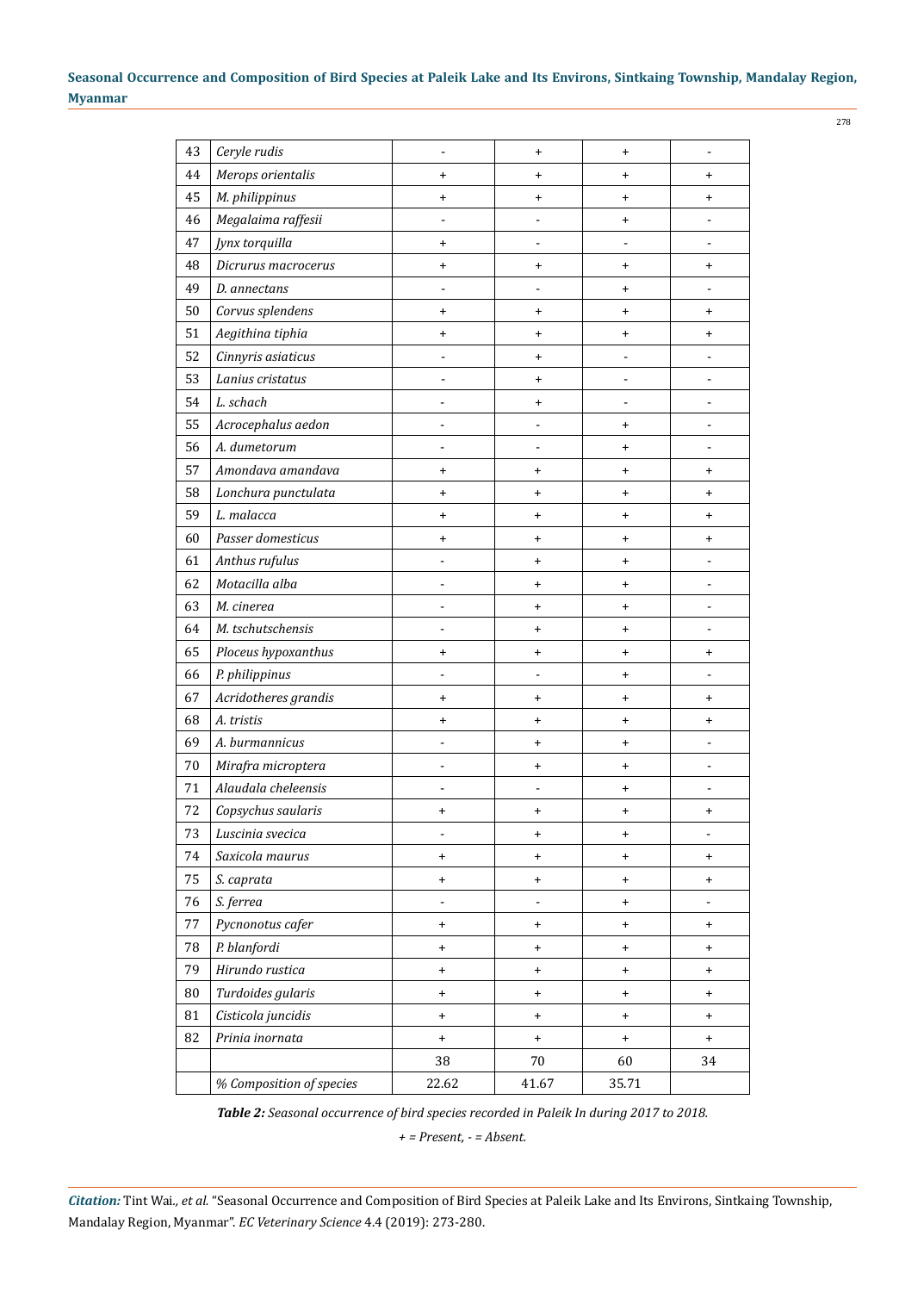

Khin Maung Oo [9] reported that most area in the Paleik Lake became flooded throughout the rainy season with sparse vegetation projecting above the water surface and some small trees present in the flooded area. Plankton population also declined during this period. These factors caused the population of the avian fauna to fall to a minimum level. He recorded 31 species of waterbirds confined to 21 genera, representing nine families and six orders during November 2007 to August 2008. In this study, there are 82 species recorded, 34 species are water birds, whereas 48 species are terrestrial birds and 38 species were recorded. It was observed that various species of birds occurred during the cold season in the Paleik Lake as it provide sufficient food, shelters, suitable breeding places and net sites.

The association of birds with their habitats has been essential to know for understanding the influence of biotic interactions on bird species distributions [10]. In the present study, the highest number of species was found in cold season 70 species, followed by 60 species in hot season and 38 species in rainy season. According to above data, the highest number of species was found in cold seasons and the lowest number in rainy season. Because of the most study area is covered with water and sheltering while raining in the rainy season and the cold season is favourable habitat as their food, shelter, breeding for birds.

Regarding the seasonally species in this studied, seven species: *Columbia livia, Spilopelia chinensis, Dicrurus macrocerus, Corvus splendens, Lonchura punctulata, Passer domesticus* and *Pycnonotus cafer* were monthly found in two years while ten species in rainy seasons, 36 species in cold season and 22 species were monthly found in hot season. Seven species were monthly found in all season and 27 species in the rainy season, 37 species in the cold season and 22 species in the hot were monthly found.

According to above data, the species occurrences are different in the two study years because of habitat and food availability changes in the study area. Water is not maintained in the northeast part of the lake. Trees, shrubs and vegetation are more growing in the edge of this area. Thus, habitat of the Paleik Lake is better for birds.

## **Conclusion**

It is concluded that habitats of Paleik Lake prevent from the predators, breeding, wintering and migration stop over sites, and places to forage and roost for bird species. All of the habitats used as the role in its survival and the loss or degradation of any one of them can potentially have the population level impact. The habitat loss is the greatest threat to birds. The abundance of bird species depend on food availability and suitable habitat. Thus, Paleik Lake is the important role in habitat situation to conserve the bird species.

#### **Acknowledgements**

The authors express their gratitude to the Department of Higher Education, Ministry of Education for financial support in this research project and also thank to Professor Dr Maung Maung Naing, Rector and Professor Dr Khin May Nyo, Head of Zoology Department, Yadanabon University for their permission to do this project and Dr Thet Thet, Professor, Department of Zoology, Yadanabon University for her encouragements to do this research.